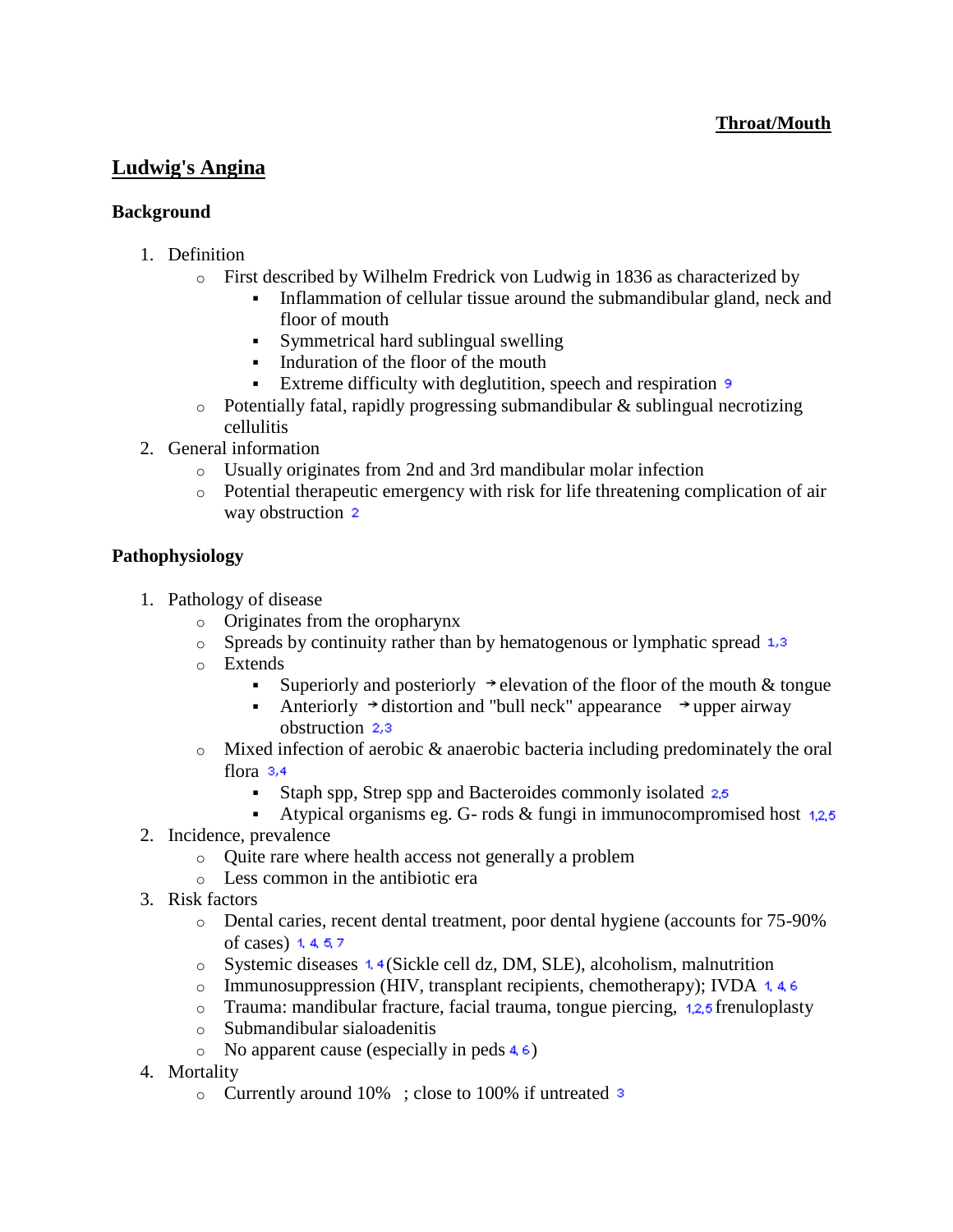o In pre-antibiotic era 60%

### **Diagnostics**

- 1. History
	- o Tooth pain
	- o Painful neck swelling
	- o Restricted neck movement
	- o Dysphagia
	- o Dysphonia
	- o SOB
	- o Sore throat
	- o Fever, malaise
- 2. Physical exam
	- o Carious molar teeth
	- o Tachypnea
	- o Tachycardia
	- o Fever
	- o Erythema
	- o Swelling
	- o Drooling
	- o Dyspnea
	- o Cyanosis
	- o Stridor
	- o Tenderness to palpation of submandibular area
	- o Neck rigidity
	- o Trismus
	- o Tongue displacement indicate imminent airway compromise
- 3. Diagnostic testing
	- o Laboratory evaluation
		- WBC count
		- ESR
		- Possible blood culture or other tests to assess severity of illness
	- o Diagnostic imaging
		- Xray neck and chest 2
			- Most important
		- Contrast enhanced  $CT$  7 of the neck
		- Dx test of choice
	- o Diagnostic criteria
		- No validated criteria available in primary care

# **Differential Diagnosis**

- 1. [Peritonsillar abscess](http://www.pepidonline.com/content/content.aspx?url=PEDS/pdf276.htm)
- 2. Parotid space infection
- 3. [Mumps](http://www.pepidonline.com/content/content.aspx?url=idt/idt172.htm)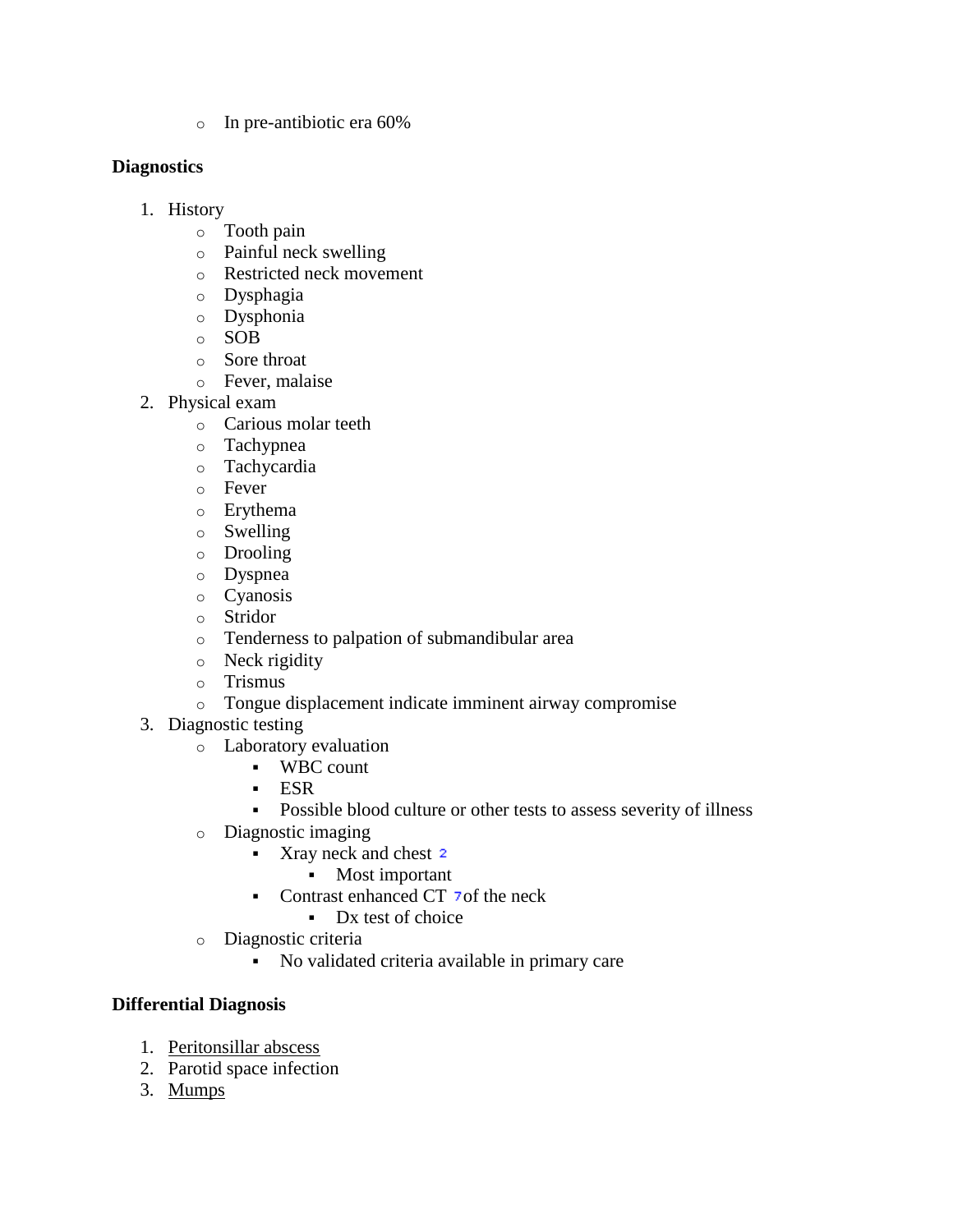- 4. Parapharyngeal or retropharyngeal space infection
- 5. Paravertebral space infection
- 6. Suppurative jugular thrombophlebitis

### **Therapeutics**

- 1. Acute treatment
	- o Requires hospital admission and treatment
	- o Prompt airway management if compromised
		- Fiberoptic intubation preferred
		- Direct laryngoscopy for intubation can precipitate air way collapse
		- Cricothyrotomy  $&$  tracheostomy in emergency for severe cases
	- $\circ$  IV antibiotics (immunocompetent patients) 27
		- [Ampicillin/sulbactam](http://www.pepidonline.com/content/content.aspx?url=DID/did120.htm) 2 g IV q4hr
			- [Penicillin G](http://www.pepidonline.com/content/content.aspx?url=DID/did145.htm) 2-4 MU IV q4-6hr plus [metronidazole](http://www.pepidonline.com/content/content.aspx?url=DID/did555.htm) 500 mg IV q6hr
			- [Clindamycin](http://www.pepidonline.com/content/content.aspx?url=DID/did545.htm) 600 mg IV q6hr for PCN allergy
	- o IV antibiotics (immunocompromised host)
		- [Cefotaxime](http://www.pepidonline.com/content/content.aspx?url=DID/did290.htm)  $2 g IV q6hr$
		- [Ceftizoxime](http://www.pepidonline.com/content/content.aspx?url=DID/did300.htm) 3 g IV q8hr
		- $\blacksquare$  [Imipenem](http://www.pepidonline.com/content/content.aspx?url=DID/did550.htm) 500 mg IV q6hr
		- [Piperacillin-tazobactam](http://www.pepidonline.com/content/content.aspx?url=DID/did157.htm) 3.375 g q6hr
	- $\circ$  [Dexamethasone](http://www.pepidonline.com/content/content.aspx?url=DME/dme410.htm) 10 mg IV x1, then 4 mg q6hr x48hr 6.8
	- $\circ$  [Nebulized epinephrine](http://www.pepidonline.com/content/content.aspx?url=DPC/dpc605.htm) 1 ml of 1:1000 diluted to 5 ml with 0.9% NS  $\epsilon$
- 2. Further management
	- o I&D of abscessed carries; decompression of submandibular space  $\frac{8}{3}$
	- o Removal of carious molars

# **Follow-Up**

1. Potential surgical and airway emergency requiring hospital level care and aggressive antibiotic treatment

### **Prognosis**

1. Guarded

# **Prevention**

1. Oral hygiene

### **References**

- 1. Marcus BJ, Kaplan J, Collins KA. A case of Ludwig angina. A case report and review of the literature. Am J Forensic Med Path 2008;23(3):255-9.
- 2. Barakate M, Jensen M, Hemli J, Graham A. Ludwig's angina: Report of a case and review of management issues. Ann Otol Rhinol Laryngol. 2001;110(5):453-6.